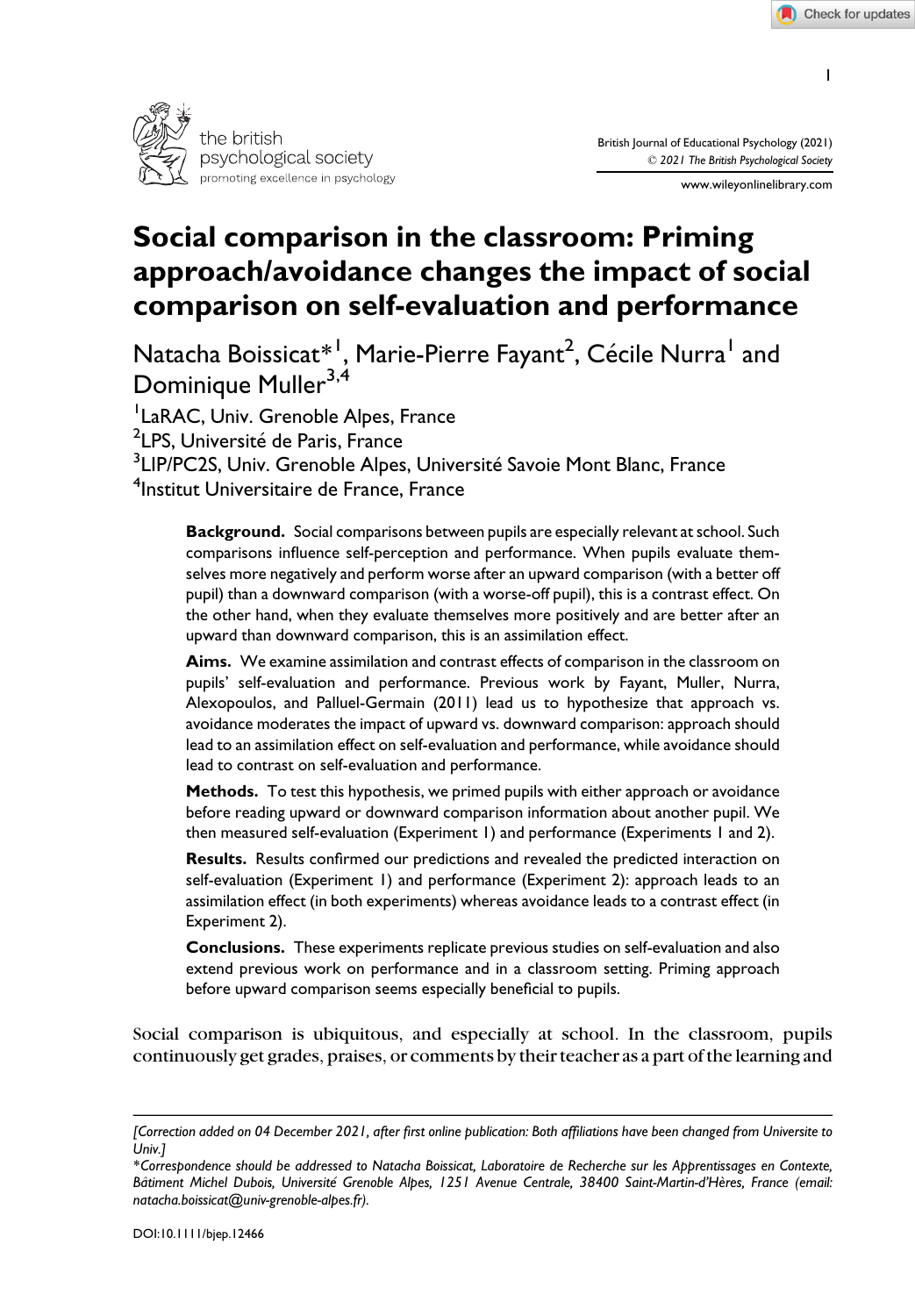evaluation process. Social comparison is significant regarding pupils' self-perceptions and, even more relevant in a classroom context, regarding pupils' performance. Multiple studies have documented the existence of threatening and inspiring social comparison dynamics in the classroom. From an applied perspective, it is crucial to identify determinants of threatening and inspiring dynamics that can be easily manipulated in a natural setting. In this article, we argue that the experience of approach and avoidance is a fruitful candidate to moderate the impact of social comparison on pupils' self-evaluation as well as pupils' performance.

#### Social comparison effects in the classroom: Assimilation and contrast

In the classroom, pupils constantly face social comparisons due to the grades and teachers' feedback (Dijkstra, Kuyper, Vander Werf, Buunk, & Vander Zee, 2008). Specifically, they can compare to pupils who got better grades, an upward comparison, or worse grades, a downward comparison. Research shows that these comparisons can be threatening or motivating (Butera & Darnon, 2017).

Some research shows a negative relationship between the direction of the social comparison (downward vs. upward) and the pupils' self-concept and performance. This is coined a contrast effect (Suls & Wheeler, 2007). For instance, a very robust and well-known finding is that pupils from high-achievement schools have a lower self-concept than those from low-achievement schools (Big Fish Little Pond Effect, Marsh, 1987; Marsh & Parker, 1984; Marsh, Trautwein, Ludtke, & Koller, 2008). This negative relationship also occurs for academic performance (Marsh, 1991; Zeidner & Schleyer, 1999). As pupils from higherachievement schools are exposed to peers with higher abilities than pupils from lowachievement schools, they have a higher probability to compare upward than downward. Results support this social comparison explanation by showing that the negative impact of school ability level on self-perception disappears when controlling for the perceived ranking in class (Huguet et al., 2009). Contrast effects can refer to threatening effects of upward comparison (Huguet et al., 2009; Muller & Fayant, 2010) and/or positive effects of downward comparison (see Bruchmann, 2017; Morse & Gergen, 1970).

Alternatively, other research shows a positive relationship between the direction of the social comparison and its effect on self-concept and performance. This positive relationship is called an assimilation effect (Suls & Wheeler, 2007). For instance, the more pupils compare upward than downward, the better their academic self-evaluation (Boissicat, Pansu, & Bouffard, 2020, Huguet et al., 2009, but see Seaton et al., 2008). Importantly, the grades of the comparison target positively predict pupils' grades (after controlling for previous pupils' grades, Blanton, Gibbons, Buunk, & Kuyper, 1999; Huguet, Dumas, Monteil, & Genestoud, 2001) and even reading and mathematics tests performance two years later (Wehrens, Kuyper, Dijkstra, Buunk, & van der Werf, 2010). This suggests that the more pupils compare upward, the better the pupil's self-perception and performance. This positive relationship between the direction of social comparison and the self implies that upward comparison can be inspiring for the self (Lockwood & Kunda, 1997), while downward comparison can be sometimes demotivating (Kemmelmeier & Oyserman, 2001).

These contrast and assimilation effects co-exist in the classroom and affect both selfperception and performance (Boissicat, Pansu, Bouffard, & Cottin, 2012; Herrmann, Schmidt, Kessels, & Preckel, 2016; Huguet et al., 2009; Seaton et al., 2008). Typically, research in school contexts has investigated these dynamics in terms of: (1) imposed comparisons for contrast effects (Big Fish Little Pond Effect, Seaton et al., 2008) and (2) deliberately chosen comparisons for assimilation effects (preference for upward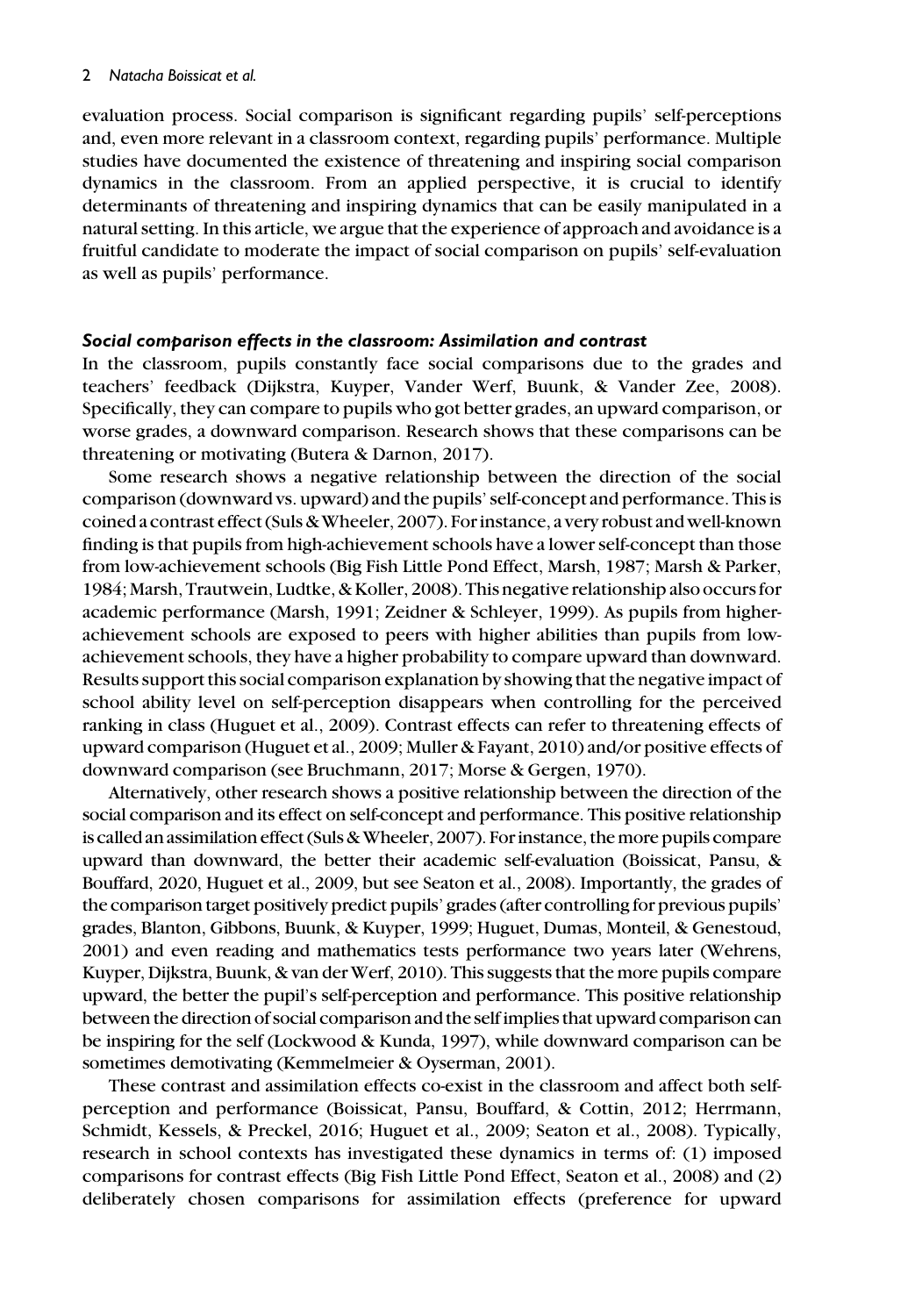comparison, Huguet et al., 2009). This state of affairs has some limitations. First, from a theoretical perspective, research shows that the way imposed comparisons affect selfevaluation depends on various factors. For instance, imposed upward comparisons can be positive and inspiring when the target seems attainable (Lockwood & Kunda, 1997), when there is a positive interdependence between the self and the target (e.g., informational interdependence, Butera & Darnon, 2017; cooperation, Colpaert et al., 2015), or when the target is similar to us and the domain not so important for the self (basking in reflected glory, Tesser, 1988). As an example in the school context, an interdependent (vs. independent) self-construal moderates the effect of social comparison with classmates on self-evaluation (Cheng & Lam, 2007). Second, in terms of an applied perspective, although deliberate comparisons are extremely flexible in the service of self-regulation (Taylor & Lobel, 1989), deliberate upward comparisons are efficient only under strong identification with the target (Boissicat et al., 2020). Third, from an intervention perspective it is difficult to influence both the social comparison context (i.e., the academic level of the classroom) as well as to which classmate pupils will compare to. We therefore need to find a variable that can shape the effect of social comparison independently of the comparison context and the available target of comparison. The goal here is thus to examine approach/avoidance as a relevant moderator of imposed social comparison effects on both self-evaluation and performance.

#### Approach/avoidance as a relevant moderator of social comparison effects

Research on assimilation and contrast effects usually focuses either on self-evaluation or on performance (Bless & Schwarz, 2010; Dijkstra et al., 2008; Mussweiler, 2003). Among the determinants of assimilation and contrast effects, the experience of approach and avoidance appears to be a likely moderator candidate of social comparison effects on both self-perception *and* performance. First, approach refers to a decrease in the distance between the self and a reference object, and avoidance refers to an increase in the distance between the self and a reference object. Therefore, approach signals that the self-value moves toward the comparison target value, while avoidance signals that the self-value moves away from the comparison target value. In this way, approach and avoidance create self-evaluative assimilation and contrast effects (Fayant et al., 2011). Crucially, approach and avoidance are important components of goal regulation (Carver, 2004; Förster, Liberman,& Friedman, 2007).Approachiscloselylinked toattainability (Fayantetal., 2011; attainability defined as perceiving the target as a goal; Lockwood & Kunda, 1997; Lockwood, Jordan, & Kunda, 2002) and the strategy of pursuing desirable outcomes, while avoidance is closely linked to the regulation of undesirable ones (Higgins, 1997). Hence, approaching an upward target (a desirable end state) and avoiding a downward target (an undesirable one) should be especially motivating to change performance as compared to approaching a downward and avoiding an upward comparison target. Consequently, we expect approach/avoidance to moderate the effect of social comparison on both selfevaluation and performance. Some research indirectly supports this claim showing that approach and avoidancelead to assimilation and contrast effects on self-perception (Fayant et al., 2011) as well as performance (Nussinson, Seibt, Häfner, & Strack, 2010).

#### The current research

In this article, we propose that approach versus avoidance lead to assimilation and contrast effects on self-evaluation and performance. Specifically, we argue that approach/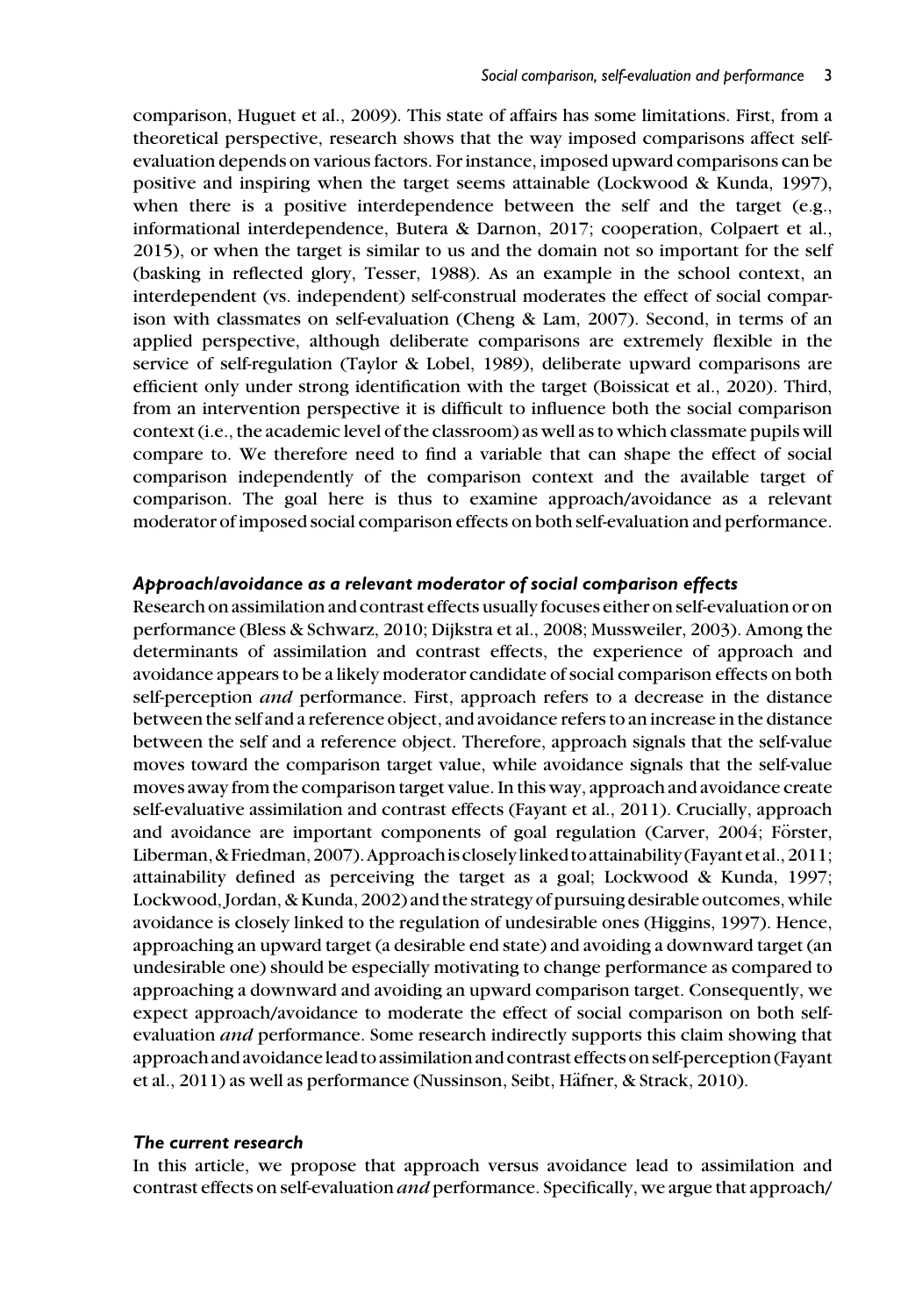avoidance moderates the impact of social comparison on pupils' evaluation and performance. We test this reasoning in two experiments conducted during regular class hours. In both experiments, we manipulated approach/avoidance using the maze procedure (Friedman & Förster, 2005). Pupils have to guide a little mouse through the exit of a maze to either find a piece of cheese (approach) or run away from an owl hanging over the maze (avoidance). We relied on this induction for two reasons. First, the procedure can be presented as a game for pupils and previous work shows that such a procedure is efficient to induce assimilation and contrast (Fayant et al., 2011). Second, past research replicated assimilation and contrast with different types of approach and avoidance inductions (walking forward or away; Fayant et al., 2011; arm flexion/extension, Nussinson et al., 2010) establishing validity about the link between approach/avoidance and assimilation and contrast. We then manipulated social comparison by presenting a writing description of a pupil doing well or poorly at school (adapted from Mussweiler, 2001, see also Fayant et al., 2011) before measuring students' self-evaluation in mathematics (Experiment 1) and performance to a maths task sensitive to context manipulation (Experiments 1 and 2, Oyserman, Gant, & Ager, 1995).

## Ethical and research practices

We obtained approval from the French educational authorities. Data were collected with school permission following the requirements of the French educational authorities about public school data collection. In France, explicit approval from an ethical committee is not required by national regulation for this type of research. Parents were informed about the experiment and were given the opportunity to exempt their pupils' participation. Pupils were aware that they can refuse to participate or can stop participating at any time, without consequences on their school work. For both experiments, we report how we determined our sample size, all data exclusions, all manipulations, and all measures. We examined the following outliers' criteria for each analysis: the studentised deleted residual, the Cooks' distance, and the leverage values (see Judd, McClelland, & Ryan, 2009). For both studies, we report the standardised coefficient for the covariate and the 95% confident intervals corresponding to the differences between the tested means.

# EXPERIMENT 1

In this experiment, we assessed pupils' self-evaluation as well as performance. We expected that priming of approach/avoidance would moderate the impact of upward/downward comparison on pupils' self-evaluation and performance in mathematics. By priming, we refer to a short procedural training that influences approach and avoidance orientations (see Fayant et al., 2011; Nussinson et al., 2010).

# Method

# **Participants**

Two hundred twenty-nine pupils (114 girls) in their fifth year of elementary school (about 9½ years of age) participated in the experiment. Pupils were from 10 classrooms (eight French public elementary schools). A sensitivity analysis indicated that such a sample size enables us to detect an effect size of  $\eta_{\text{p}}^2 = .03$  ( $d = .37$ ) with 80% of power (Cohen, 1992). This corresponds to the smallest effect size found by Evant et al. (2011). 1992). This corresponds to the smallest effect size found by Fayant et al. (2011).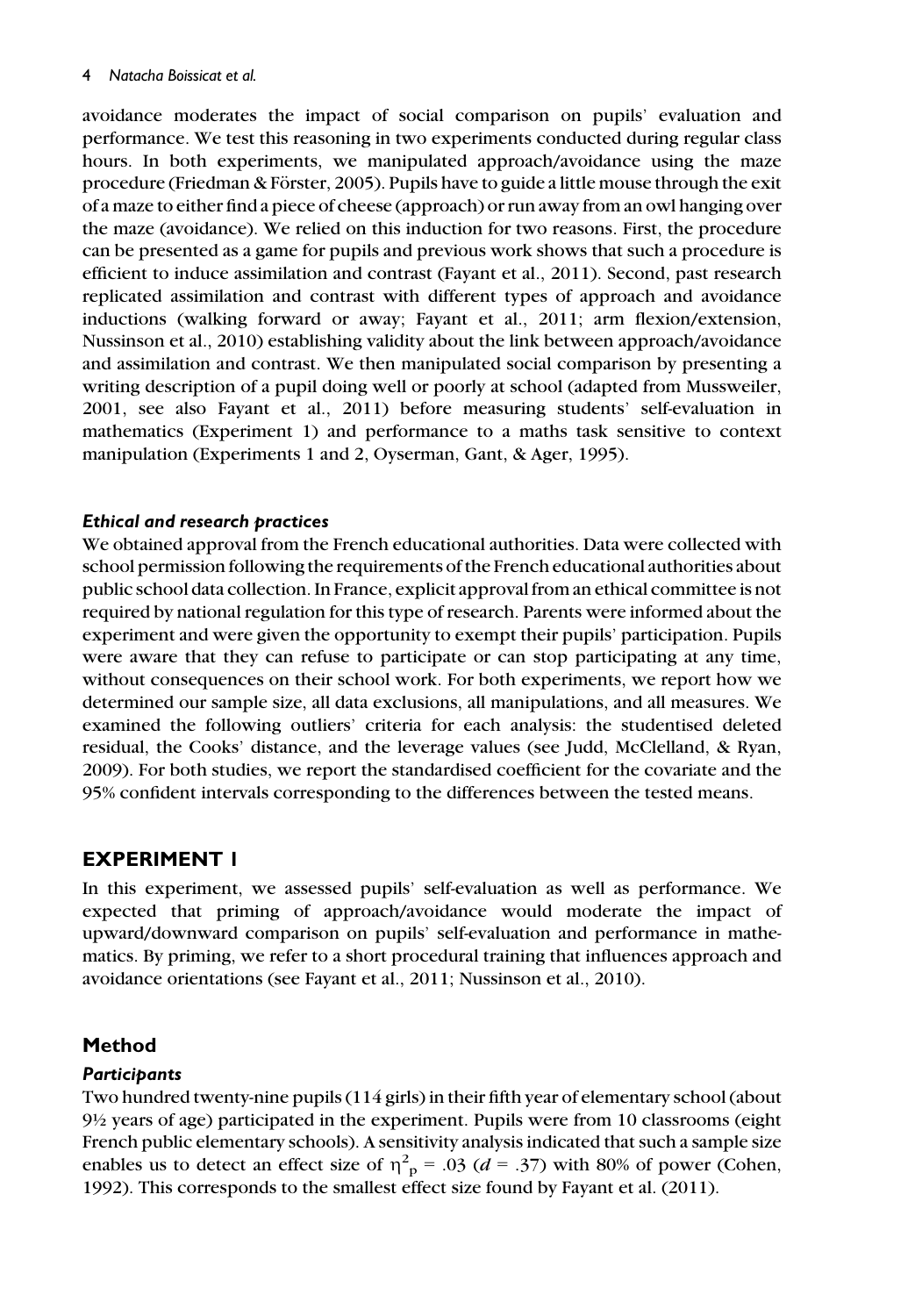## Materiel and procedure

We randomly assigned pupils to a 2 (approach vs. avoidance) by 2 (upward vs. downward comparison) between-participants design: for each classroom, the instructor randomly handed the questionnaire to pupils.

In order to control for pupils' initial self-evaluation in mathematics, at the beginning of the experiment, pupils completed the French version (Guilbert, 1990; five items) from the perceived scholastic competence subscale (five items) of the Perceived Competence Scale for pupils (Harter, 1982) adapted to mathematics for the purpose of this experiment. Each of the five items provided a description of hypothetical pupils as in the following example: 'Some pupils can often figure out answers in mathematics'. Pupils indicated to what extent the description applied to them on a scale ranging from 1 (not true for me at all) to 4 (really true for me). We averaged pupils' responses ( $\alpha = .82$ ) so that the higher the score, the higher the pupils' self-evaluation in mathematics. To control for initial pupils' mathematics competencies, as in elementary school teachers do not grade their pupils with a numeric score, we asked their teachers to rate their mathematics performance on an 11-point scales (from very low to very high) at the time of data collection (for more details, see Appendix S1). This measure is valid since several studies showed strong links between teachers' judgement and student ability measured by standardised tests ( $r = .66$ , Hoge & Coladarci, 1989; see also Bressoux & Pansu, 2016; Südkamp, Kaiser, & Möller, 2012).

After collecting initial self-evaluation, we manipulated approach/avoidance. Pupils had to guide a mouse find its way through a maze either to eat a piece of cheese lying at the maze's exit (approach) or to avoid an owl hanging over the maze (avoidance; Friedman & Forster, 2005; see Figure 1). Then, we manipulated comparison by asking pupils to read a short text about Alex, a same-sex pupil (when the instructor handed the questionnaire, he made sure that Alex's sex fitted the participants' sex). Alex was either described as doing very well (upward comparison) or very poorly (downward comparison) in different ways in mathematics (schoolwork, exams...). Next, we assessed self-evaluation in mathematics as a dependent variable: pupils estimated their level of mathematics knowledge on a scale from 0 (not good at all) to 7 (really good). Finally, to assess performance, pupils completed a mathematical exercise called 'the target number'. In this task, pupils have to find the target number 36 by using only the numbers 2, 3, and 7. They may use any operation, and use the numbers as many times as they want to. For instance, a possible correct solution is:  $3 + 2 = 5, 5 \times 7 = 35, 3 - 2 = 1, 35 + 1 = 36$ . The goal was to find as many solutions as possible in 10 minutes. In order to create a performance score in mathematics, we computed the ratio of the number of correct solutions to the number of total attempts. A ratio lower than 0.5 means that less than half of the attempts are correct, namely the number of incorrect solutions is superior to the number of correct solutions.

# Results

## Self-evaluation

Between-class variance was estimated to be null as was the intra-class correlation coefficient (ICC). We therefore conducted a 2 (approach vs. avoidance) by 2 (upward vs. downward) between-participants ANCOVA on self-evaluation in mathematics with initial self-evaluation in mathematics as a covariate<sup>1</sup>. Adjusted means are presented in Table 1.

 $<sup>1</sup>$  In this analysis, we excluded one participant (SDR = 3.63).</sup>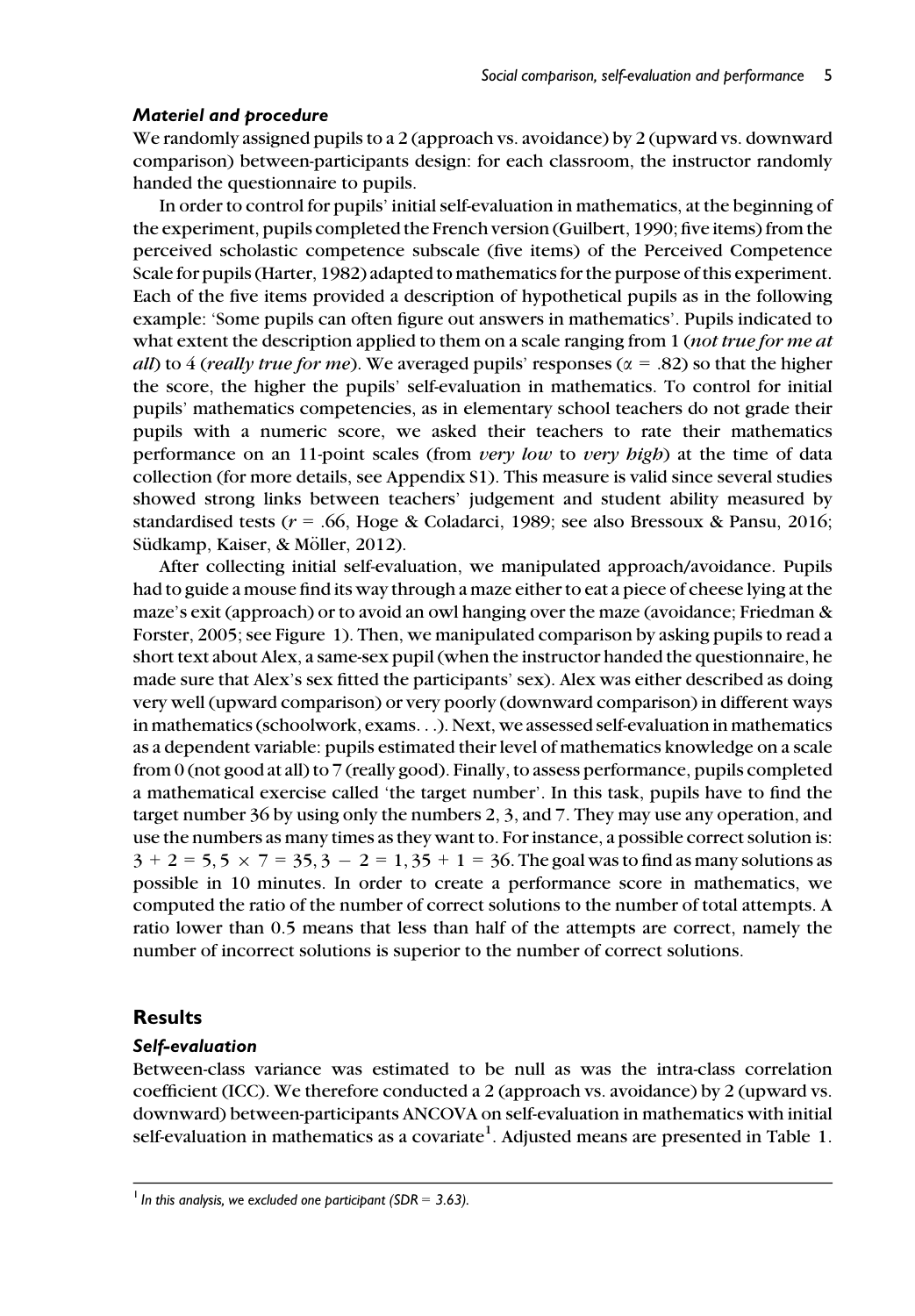

Figure 1. Experimental setting manipulating movement (approach vs. avoidance).

Only one main effect was significant: pupils' initial self-evaluation in mathematics predicted our dependent variable,  $\beta = .82$ ,  $t(223) = 21.40$ ,  $p < .001$ ,  $\eta^{2}_{p} = .67$ , 95% CI<br>for 8.1.75, .001. Comparison and movement were not significantly related to mathematics for  $\beta$  [.75, .90]. Comparison and movement were not significantly related to mathematics self-evaluation  $(t \leq 1, ns)$ . More important, and as predicted, priming approach/ avoidance moderated the impact of upward/downward comparison on pupils' mathematics self-evaluation,  $t(223) = 2.06$ ,  $p = .040$ ,  $\eta^{2}$  p = .02, 95% CI for the tested means [ $0.005$ ,  $0.219$ ] (Figure  $2)^2$ . In the approach condition, comparing upward resulted in higher self-evaluation  $(M_{\text{adjusted}} = 5.02, \text{ } SE = .11)$  than comparing downward  $(M_{\text{adjusted}} = 4.64, \, SE = .11), \, t(223) = 2.44, \, p = .02, \, \eta^2 \text{p} = .02, \, [0.036, \, 0.341].$  In the exodence condition comparing unward resulted in lower self-evaluation avoidance condition, comparing upward resulted in lower self-evaluation  $(M_{\text{adjusted}} = 4.66, \text{ } SE = .11)$  than comparing downward, although this effect was not significant ( $M_{\text{adjusted}} = 4.73$ ,  $SE = .11$ ),  $t(223) = -0.47$ ,  $p = .64$ , [-0.188, 0.116] (for more details, see Appendix S2).

## Performance at the 'target number' task

We conducted a 2 (approach vs. avoidance) by 2 (upward vs. downward) betweenparticipants ANCOVA on performance in mathematics at the task (ratio scores) with pupils' initial performance in mathematics as a covariate  $(ICC = .10)$ . Only pupils' initial performance in mathematics (control variable) predicted mathematics performance,  $\beta = 0.29$ ,  $t(224) = 4.57$ ,  $p < .001$ ,  $\eta^2$  = .82, 95% CI for  $\beta$  [0.17, 0.42]. Results indicated that priming approach/avoidance did not moderate the impact of unward/downward that priming approach/avoidance did not moderate the impact of upward/downward comparison on pupils' mathematics performance,  $b = 0.008$ ,  $t(224) = .385$ ,  $p = .70$ , 95% CI for the tested means  $[-0.033, 0.049]$  (for more details, see Appendix S2).

# **Discussion**

Our results show that approach/avoidance moderated the impact of comparison on mathematics self-evaluation, but not on performance. The reasons we failed to observe

 $2$  When we performed mixed linear models with the classroom as a random factor, we observed the same conclusions (see Appendix S3).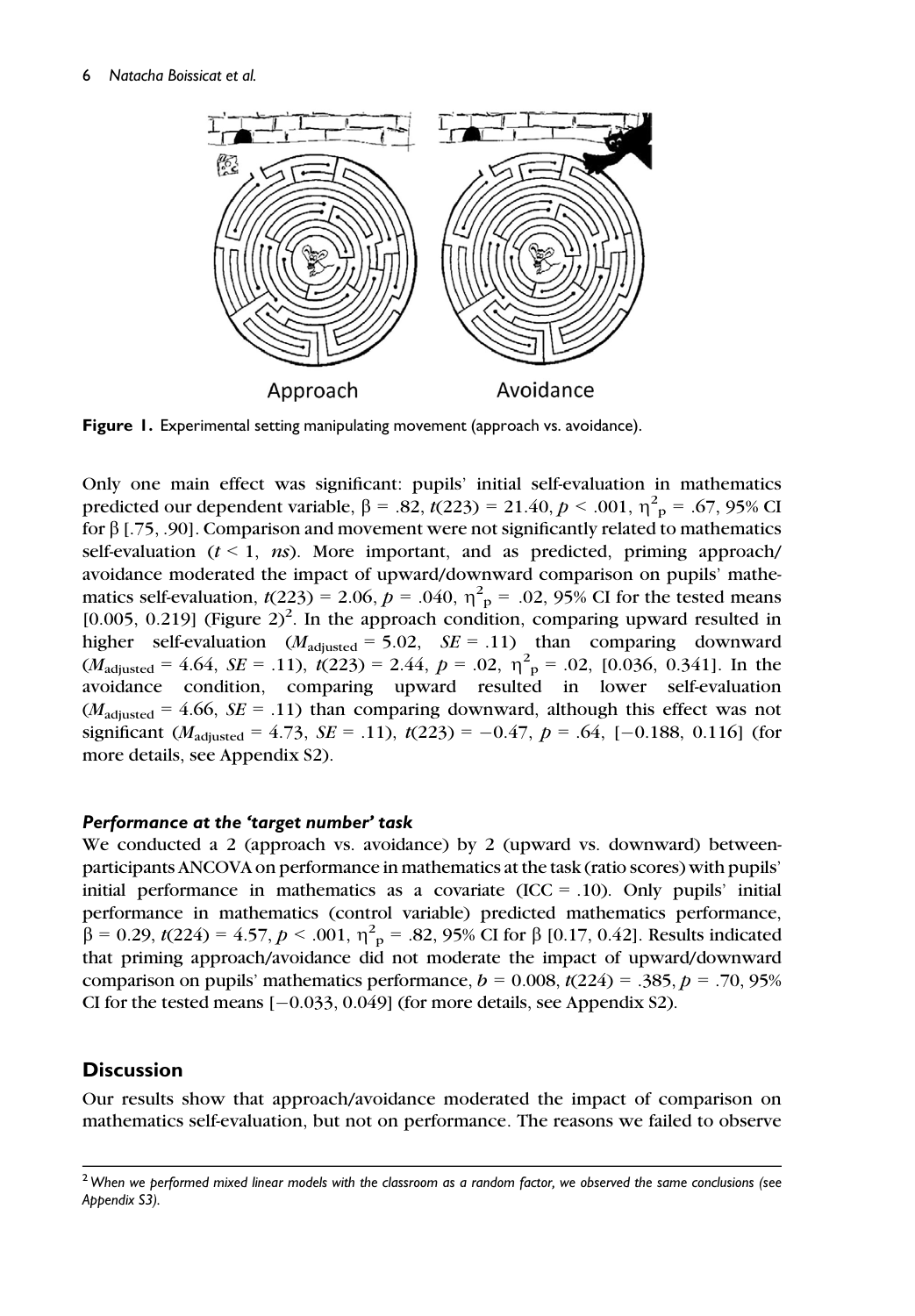

Figure 2. Mathematics self-evaluation adjusted mean as a function of movement (approach vs. avoidance) and comparison (downward vs. upward). Error bars indicate standard errors of the means.

the predicted interaction on performance could be twofold. First, the task might not be sensitive enough to detect mathematics performance after the measurement of selfevaluation, this could have reduced the effect of the experimental treatment on pupils' mathematics performance. Second, we may lack statistical power to detect an effect on two dependent variables at a time (Maxwell, 2004). Therefore, we designed a second experiment with more participants to test only our hypothesis on mathematics performance.

# EXPERIMENT 2

We replicated Experiment 1, but only on mathematics performance. We predicted that approach/avoidance would moderate the impact of upward/downward comparison on pupils' mathematics performance.

## Method

#### **Participants**

We recruited 439 pupils (228 girls) in their sixth grade (about 10 and half years of age) from 19 classrooms (4 public French middle schools). To increase power, we decided to double our sample size. A sensitivity analysis indicated that such a sample size enables us to detect an effect size of  $\eta_{\text{p}}^2 = .018$  (*d* = .27) with 80% of power (Cohen, 1992).

## Materiel and procedure

The movement (i.e., the maze) and the social comparison (i.e., Alex's description) manipulations were strictly similar as in Experiment 1. In this experiment, we only assessed pupils' mathematics performance with the 'target number' task described above. Mathematics performance score was again computed as the ratio between the number of attempts used to find a maximum of solutions and the number of correct solutions. Before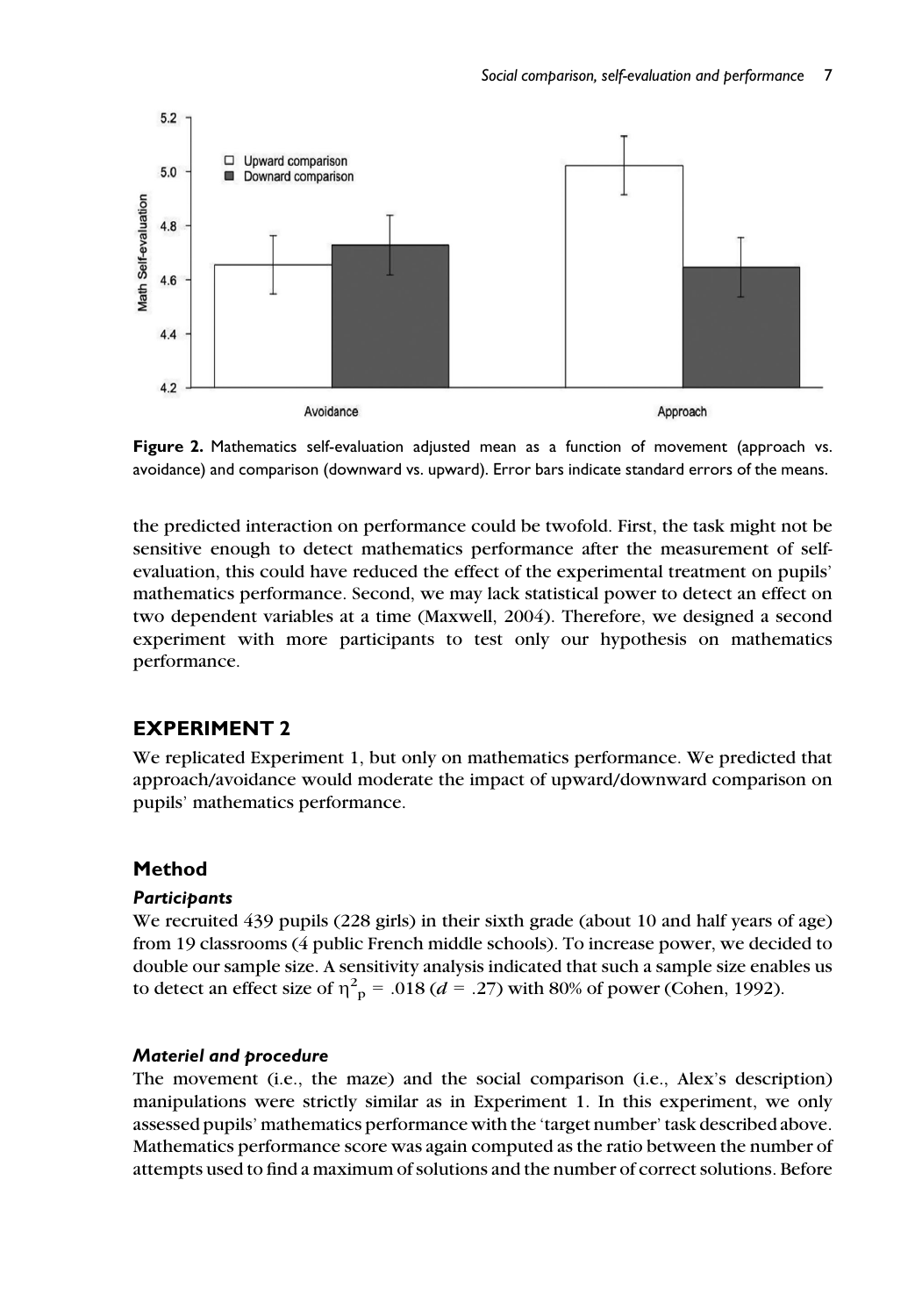the comparison target check, we asked pupils about the goal of the questionnaire.<sup>3</sup> Finally, we checked whether the upward comparison target was perceived as better than the downward comparison target, by asking pupils to rate Alex's performance in mathematics on a scale from 0 (very low) to 7 (very high). To control for initial pupils' mathematics ability, in this experiment, we used the average cumulative grade (at the current trimester) as reported by their teachers. $4$  In the French education system, grades are given on a scale ranging from 0 to 20 (higher scores reflecting a higher performance; for more details, see Appendix S4).

# **Results**

## Experimental check

As expected, pupils rated Alex's performance as lower in the downward comparison  $(M = 2.80, SD = 1.15)$ , than in the upward comparison condition  $(M = 6.10, SD = 1.26)$ ,  $t(409) = 27.51, p < .001, \eta^2_{\text{p}} = .65, [1.523, 1.758].$ 

## Performance at the 'target number' task

Between-class variance was estimated to be quasi-null  $\leq 00001$  as was the intra-class correlation coefficient (ICC = .0023). We conducted a 2 (approach vs. avoidance) by 2 (upward vs. downward) between-participants ANCOVA on performance at the task in mathematics (z-scores) with pupils' initial performance in mathematics as a covariate.<sup>5</sup> Adjusted means are presented in Table 1. As expected, pupils initial mathematics performance predicted mathematics performance,  $\beta = 0.36$ ,  $t(433) = 8.22$ ,  $p < .001$ ,  $\eta^2$ <sub>p</sub> = .13, 95% CI for  $\beta$  [0.28, 0.45]. Neither comparison nor movement were significantly<br>related to mathematics performance ( $t < 1$  is). As predicted approach/avoidance related to mathematics performance  $(t < 1, ns)$ . As predicted, approach/avoidance moderated the impact of upward/downward comparison on pupils' mathematics performance,  $t(433) = 3.50$ ,  $p = .001$ ,  $\eta^2$ <sub>p</sub> = .03, 95% CI for the tested means [0.020, 0.069] (Figure 3)<sup>6</sup> In the approach condition, comparing upward resulted in higher  $0.069$ ] (Figure 3).<sup>6</sup> In the approach condition, comparing upward resulted in higher performance  $(M_{\text{adjusted}} = .82, \, SE = .03)$  than comparing downward  $(M_{\text{adjusted}} = .75,$  $SE = .03$ ,  $t(433) = 1.97$ ,  $p = .05$ ,  $\eta^2$   $_p = .009$ , [0.000, 0.071]. In the avoidance condition,<br>comparing unward resulted in lower performance  $(M_{av.} = 77$ ,  $SE = .03$ ) than comparing upward resulted in lower performance  $(M_{\text{adjusted}} = .77, SE = .03)$  than comparing downward  $(M_{\text{adjusted}} = .87, \overline{SE} = .03)$ ,  $t(433) = 2.99, p = .003, \eta^2_{\text{p}} = .009,$ <br> $I = 0.089, I = 0.0181$  (for more details, see Appendix S5)  $[-0.089, -0.018]$  (for more details, see Appendix S5).

# **Discussion**

In Experiment 2, we predicted that approach/avoidance would moderate the impact of upward/downward comparison on pupils' mathematics performance. Our results are in line with our prediction: we observed an assimilation effect in the approach condition, and a contrast effect in avoidance condition.

 $3$  None of the pupils guessed the goal of the experiment.

<sup>4</sup> As a precaution and in the eventuality of any difficulty to obtain trimester grades by schools, we also collected teacher ratings of pupils' mathematics performance on an 11-points scale. We did not analyze this variable.<br><sup>5</sup> In this analysis, we excluded one participant (SDR = 3.84).

 $<sup>6</sup>$  Mixed linear model with same parameter leads to the same conclusion (see Appendix S6).</sup>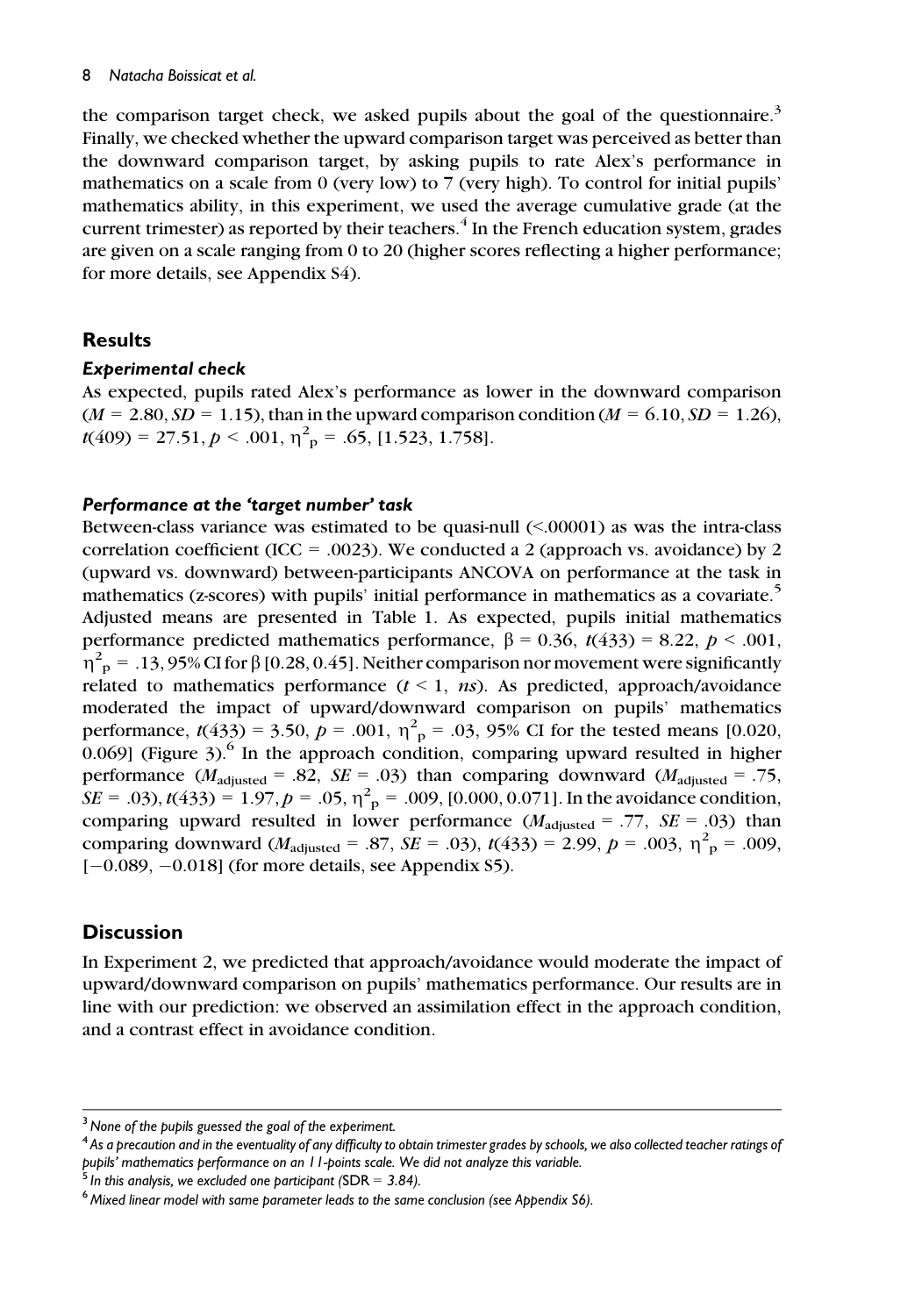|         |                       |                                             |                         | Avoidance                                         |                         |                       |                      |         |
|---------|-----------------------|---------------------------------------------|-------------------------|---------------------------------------------------|-------------------------|-----------------------|----------------------|---------|
|         |                       | Approach<br>Downward SC<br>56)<br>$=$ $\mu$ | Upward SC<br>$(n = 58)$ | Downward SC<br>$(n = 57)$                         | Upward SC<br>$(n = 58)$ | Effect size $(n^2_p)$ |                      |         |
|         |                       |                                             |                         |                                                   |                         | Social                |                      |         |
|         | Variables             | M (SE)                                      | M (SE)                  | M(SE)                                             | M(SE)                   | comparison            | Movement Interaction |         |
| —<br>82 | Self-evaluation       | Ξ<br>J<br>4.641                             | 5.02(.11)               |                                                   | 4.66(.11)               | 600                   | 800                  |         |
|         | Performance           | $77 (04)$<br>(n = 109)                      |                         | 4.73 (.11)<br>.80 (.04)<br>(n = 110)<br>.87 (.03) | $(n = 11)$<br>(n = 11)  | $\overline{00}$       | $\overline{6}$       | ໍ່ລຸ ອຸ |
|         |                       |                                             | $(a) = 10$<br>(b) $18$  |                                                   |                         |                       |                      |         |
| Exp. 2  | Performance           | 75 (.03)                                    | $(60)$ 28.              |                                                   | .77(03)                 | $\bar{\rm s}$         | $\frac{8}{2}$        | $.03**$ |
|         | **p < .001, *p < .05. |                                             |                         |                                                   |                         |                       |                      |         |

| האת המתמחה היה היה היה האת המתמחה היה היה היה המתמחה המת |  |
|----------------------------------------------------------|--|
|                                                          |  |
|                                                          |  |
|                                                          |  |
|                                                          |  |
|                                                          |  |
|                                                          |  |
|                                                          |  |
|                                                          |  |
|                                                          |  |
| 3<br>3<br>3<br>5<br>5<br>5<br>5<br>5<br>5<br>5<br>5<br>  |  |
|                                                          |  |
|                                                          |  |
|                                                          |  |
|                                                          |  |
|                                                          |  |
|                                                          |  |
| $\frac{2}{1}$                                            |  |
|                                                          |  |
|                                                          |  |
|                                                          |  |
|                                                          |  |
|                                                          |  |
|                                                          |  |
|                                                          |  |
|                                                          |  |
|                                                          |  |
|                                                          |  |
|                                                          |  |
|                                                          |  |
|                                                          |  |
|                                                          |  |
|                                                          |  |
|                                                          |  |
| j<br>;<br>;                                              |  |
|                                                          |  |
|                                                          |  |
|                                                          |  |
|                                                          |  |
| )<br>;<br>;                                              |  |
|                                                          |  |
| うちょうしょう ちょうしょうろく すり                                      |  |
|                                                          |  |
|                                                          |  |
|                                                          |  |
|                                                          |  |
|                                                          |  |
|                                                          |  |
|                                                          |  |
|                                                          |  |
|                                                          |  |
|                                                          |  |
|                                                          |  |
|                                                          |  |
|                                                          |  |
|                                                          |  |
|                                                          |  |
|                                                          |  |
|                                                          |  |

Social comparison, self-evaluation and performance 9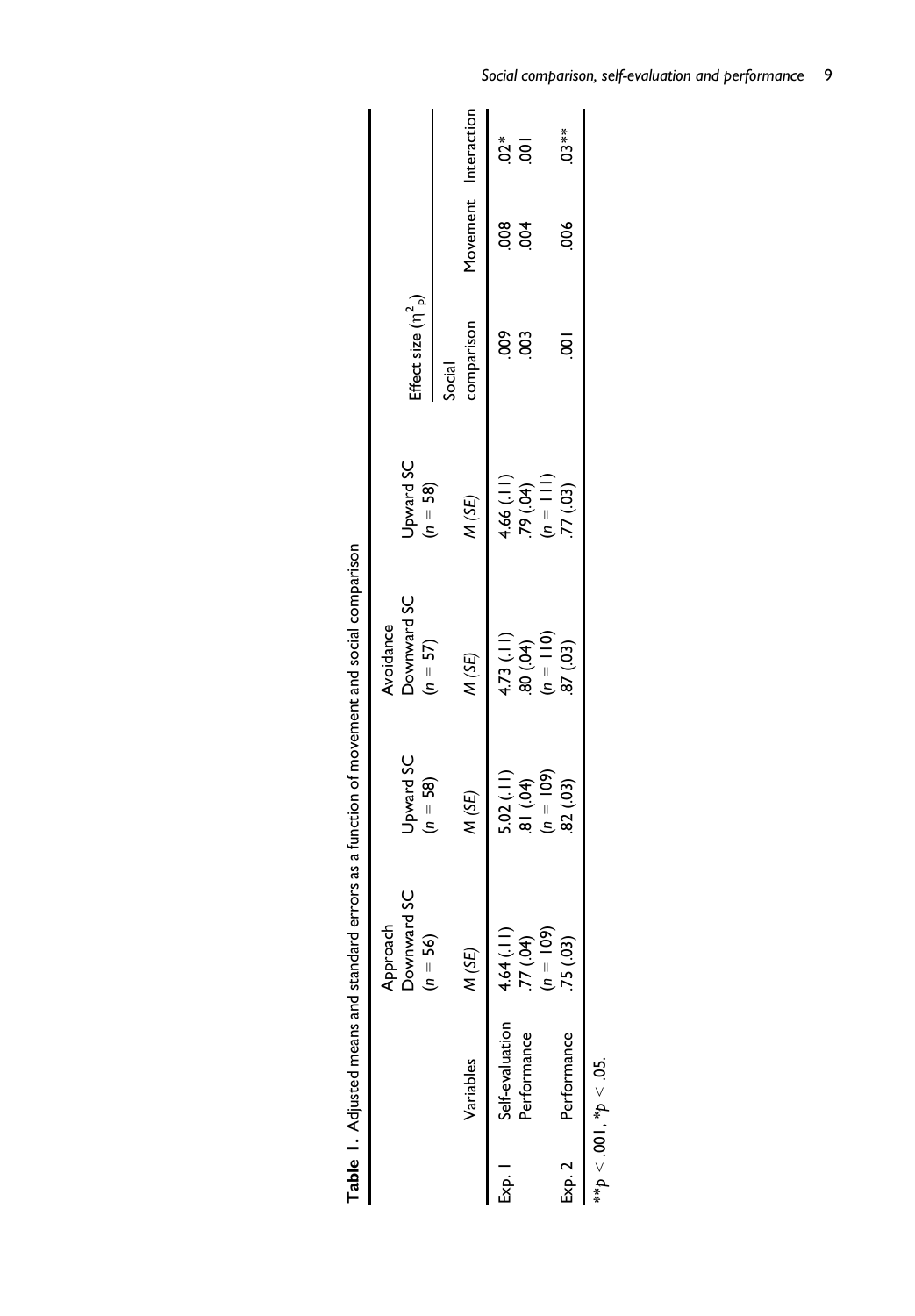

Figure 3. Mathematics performance mean as a function of movement (approach vs. avoidance) and comparison (downward vs. upward). Error bars indicate standard errors of the means.

# GENERAL DISCUSSION

We aimed at examining whether approach/avoidance would moderate social comparison effects on both self-perception and performance among pupils. To do so, we primed approach/avoidance and then exposed pupils to upward/downward social information and assessed self-evaluation (Experiment 1) and performance at a mathematical task (Experiments 1 and 2). As predicted, approach/avoidance moderated social comparison on both self-evaluation (Experiment 1) and performance (Experiment 2). In the approach condition, participants' self-evaluation and performance moved toward the target value (assimilation), while it moved away from the target value (contrast) in the avoidance condition (only in Experiment 2).

It is worth noting that our results replicate previous work showing that approach leads to assimilation while avoidance leads to contrast. First, Fayant et al. (2011) showed that priming approach/avoidance (with the same maze's task) moderated the effect of social comparison on self-evaluation. Second, Nussinson et al. (2010) showed that the execution of approach/avoidance behaviours moderated the priming effect on performance (general knowledge questions). By replicating those effects, we therefore contribute to the estimation of these effects size which is essential for cumulative science (Brandt et al., 2014). The expected interaction explained 2% of self-evaluation ( $\eta^2$  = .02,  $d$  = 0.29, Experiments 1 and 2) and 3% of performance ( $\eta^2$  = .03,  $d$  = 0.35. Experiment 2). These Experiments 1 and 2) and 3% of performance  $(\eta^2)_p = .03$ ,  $d = 0.35$ , Experiment 2). These effects are descriptively somewhat smaller than the ones obtained in Fayant et al. (2011, .03  $\langle \gamma \rangle$  = .06) and probably more precise estimations given that our sample sizes are more<br>larger. Interestingly, a recent meta-analysis failed to report a social comparison effect on larger. Interestingly, a recent meta-analysis failed to report a social comparison effect on behaviour (Gerber, Wheeler, & Suls, 2018) while we observe significant performance assimilation and contrast ( $d = 0.19$ ). These results call for additional replications and wellpowered studies that examine contrastive and assimilative dynamics on performance.

Although small, the effects under investigation in this article might have great practical implications especially when the outcome like school performance is affected by a variety of factors like past performance, socio-economic status, etc. In addition, upward social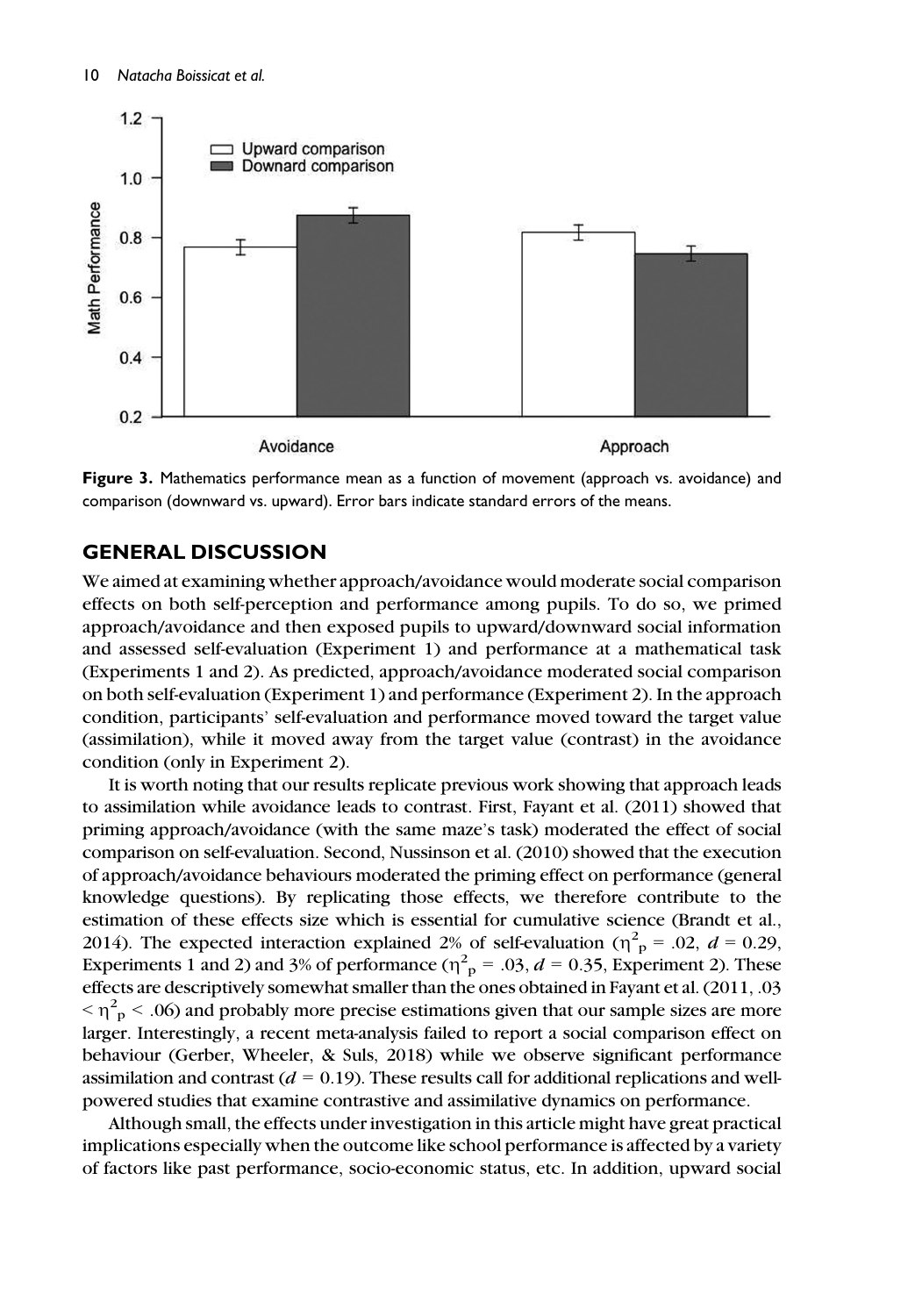comparison at school is really frequent, and this can generate strong cumulative effects on the long run (Greenwald, Banaji, & Nosek, 2015).

The fact that approach/avoidance moderates the effect on self-evaluation as well as on performance has theoretical implications. Here we reasoned that approach/avoidance did signal self-value shifts toward or away from the direction of the target and activated goaldirected behaviours. One reason for that may be that approaching (vs. avoiding) a comparison target reframes such a target as a possible self, a person one can become in the future (Lockwood & Kunda, 1997; Markus & Nurius, 1986). As possible selves are selfgoals, they are included in the self-representation and should lead to assimilation (Blanton, 2001). Moreover, when these possible selves are positive, as in the case of upward comparison, they should motivate behaviours to reduce the discrepancy between the selfvalue and the possible self-value (Boldero & Francis, 2002). On the contrary, avoiding the comparison target should exclude the target from the self thus leading to contrast effects (Bless & Schwarz, 2010). Contrasting with an upward target is especially threatening (Muller & Fayant, 2010) and can be debilitating (Vancouver & Tischner, 2004). Consequently, priming approach before upward comparison should positively affect self-evaluation and goal-directed behaviours (Boldero & Francis, 2002). An alternative explanation of simultaneous self-evaluative and behavioural assimilation though might rely on the ideomotor activation principle: priming certain behavioural features automatically activates the corresponding behaviour (Bargh, Chen, & Burrows, 1996; Dijksterhuis & van Knippenberg, 1998). Although such an explanation has been recently questioned (Doyen, Klein, Pichon, & Cleeremans, 2012; O'Donnell & Nelson, 2018), future research should further investigate the mechanism(s) responsible for behavioural assimilation and contrast.

These studies replicated past results observed with adults (Fayant et al., 2011; Nussinson et al., 2010) with pupils in a school context. This implies that social comparison mechanisms at work for adults are the same for pupils, even though they evolve in different contexts. Indeed, pupils from kindergarten to high school evolve with the same classmates, while adults, at least college students, do not have stable reference groups (Dijkstra et al., 2008). Although pupils are capable of comparing with others since pre-school, the use of social comparison evolves with age: self-evaluations seem to be affected only around the age of 9 (Dijkstra et al., 2008). Importantly, some results highlight the role of institutions in the development of these social comparisons and their negative effect: Schools that are focussed on performance goals reinforce the role of grades and social comparisons at school (Butera et al., 2021). And this is especially true for middle schools as compared to elementary schools (Meece, Anderman, & Anderman, 2006). Therefore, the effect of social comparison should evolve between elementary and middle schools. Although the present experiments show similar interaction patterns in elementary (Experiment 1) and middle schools (Experiment 2), further research should examine the evolution of social comparison effects as well as their relationship with school climates (Butera et al., 2021).

From a practical perspective, these results imply that students could be motivated to reduce the discrepancy with the upward comparison even without experiencing negative feelings (Boldero & Francis, 2002). This reasoning is in line with a recent article examining the motivational power of social comparison that concludes that moderate upward comparisons are the best comparison targets to facilitate goal pursuit (Diel & Hofmann, 2019; see also Rijsman, 1974; Seta, 1982). Future research should examine whether making pupils experience approach versus avoidance could be a handy tool for short interventions leading pupils to compare positively with framed upward targets.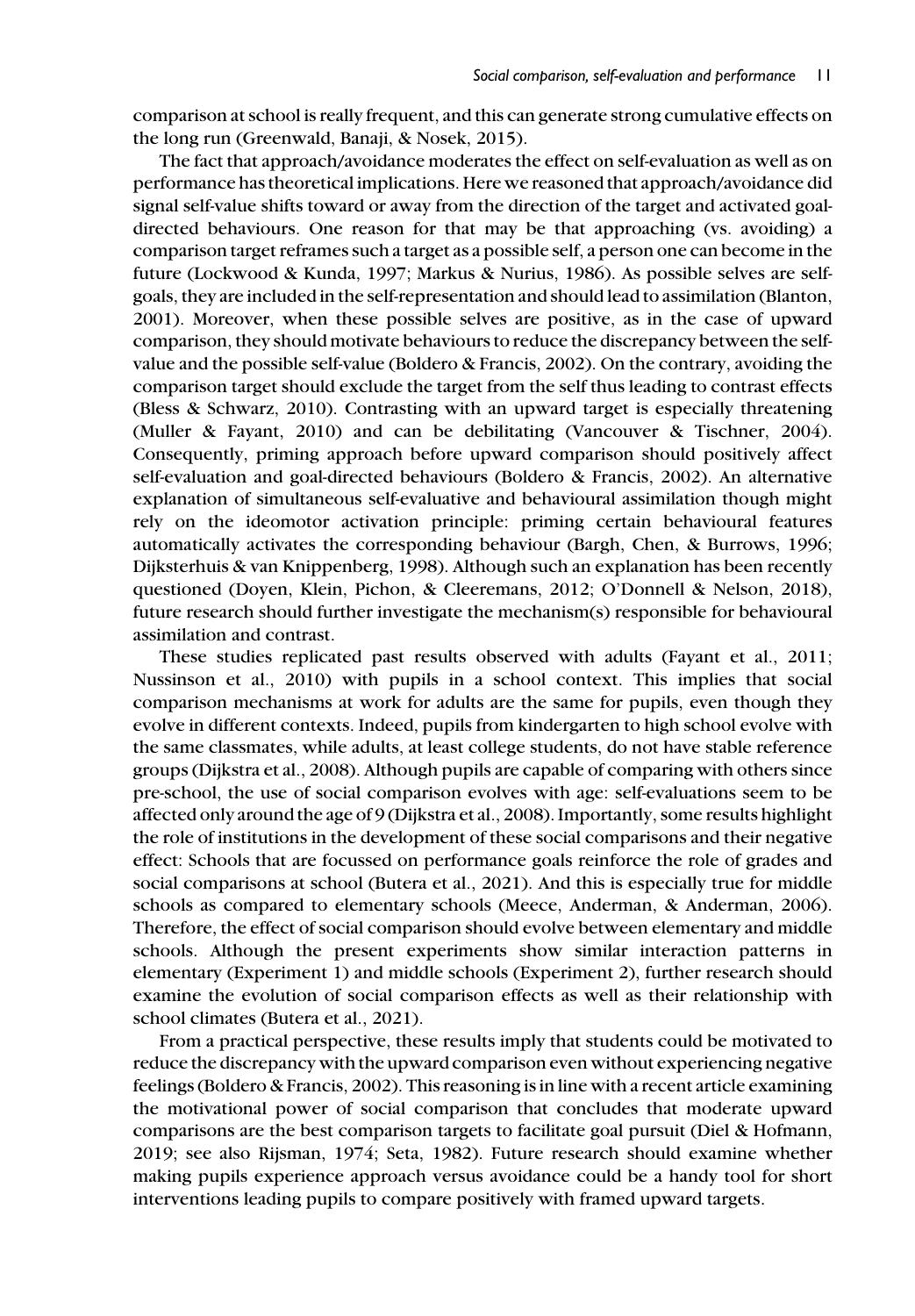These studies have some limitations, however. First, although we measured performance in both experiments, we observed an effect only in Experiment 2. This could be due either to the fact that Experiment 2 had more statistical power to detect the effect as we increased our sample size and/or to the fact that there was no interference due to measuring self-evaluation before performance. This raises questions about the possibility to assess positive effects on both measurements: is reporting positive evaluations enough to cancel out the motivational effect of approached upward comparison? Such a question is crucial to examine whether these constructs co-occur as predicted by a goal-directed approach, or if one mediates the other.

Second, our conclusion about assimilation effects is limited insofar as we did not have a control group. Thus, our data only allow us to conclude that under approach, upward comparison leads to better self-evaluation and performance than downward comparison. However, we cannot conclude whether assimilation occurs in upward as well as downward conditions, and to the same extent. To draw these conclusions, a control group in which no comparison information would be provided is required (Bruchmann, 2017; Gerber et al., 2018). Some results already suggest upward and downward comparisons do not impact self-evaluations to the same extent showing a smaller contrast effect with better off than with worse-off others (Bruchmann, 2017). Given the limited number of studies with a control group (Gerber et al., 2018), we need further studies to examine more thoroughly the magnitude of downward versus upward approach effects.

To conclude, this research presents initial evidence suggesting that approach and avoidance can lead to assimilation and contrast effects on pupils' self-evaluation and performance. This research suggests that priming approach could reshape upward (vs. downward) targets into inspiring ones, by motivating pupils and making them feel good about themselves. We believe that it paves the way toward potential interventions to generate new dynamics into the classroom adapted for pupils.

## Acknowledgements

We thank Theodore Alexopoulos for his careful proofreading.

# Conflict of interest

All authors declare no conflict of interest.

## Data availability statement

The data that support the findings of this study are openly available in OSF at [https://osf.io/](https://osf.io/uyhv8/?view_only=3e6e0720b34c411780d22008956d87a0) [uyhv8/?view\\_only=3e6e0720b34c411780d22008956d87a0](https://osf.io/uyhv8/?view_only=3e6e0720b34c411780d22008956d87a0)

# **References**

- Bargh, J. A., Chen, M., & Burrows, L. (1996). Automaticity of social behavior: Direct effects of trait construct and stereotype activation on action. Journal of Personality and Social Psychology, 71, 230–244.<https://doi.org/10.1037/0022-3514.71.2.230>
- Blanton, H. (2001). Evaluating the self in the context of another: The three-selves model of social comparison assimilation and contrast. In G. B. Moskowitz (Ed.), Cognitive social psychology: The Princeton Symposium on the Legacy and Future of Social Cognition (pp. 75–87). Mahwah, NJ: Lawrence Erlbaum Associates Publishers.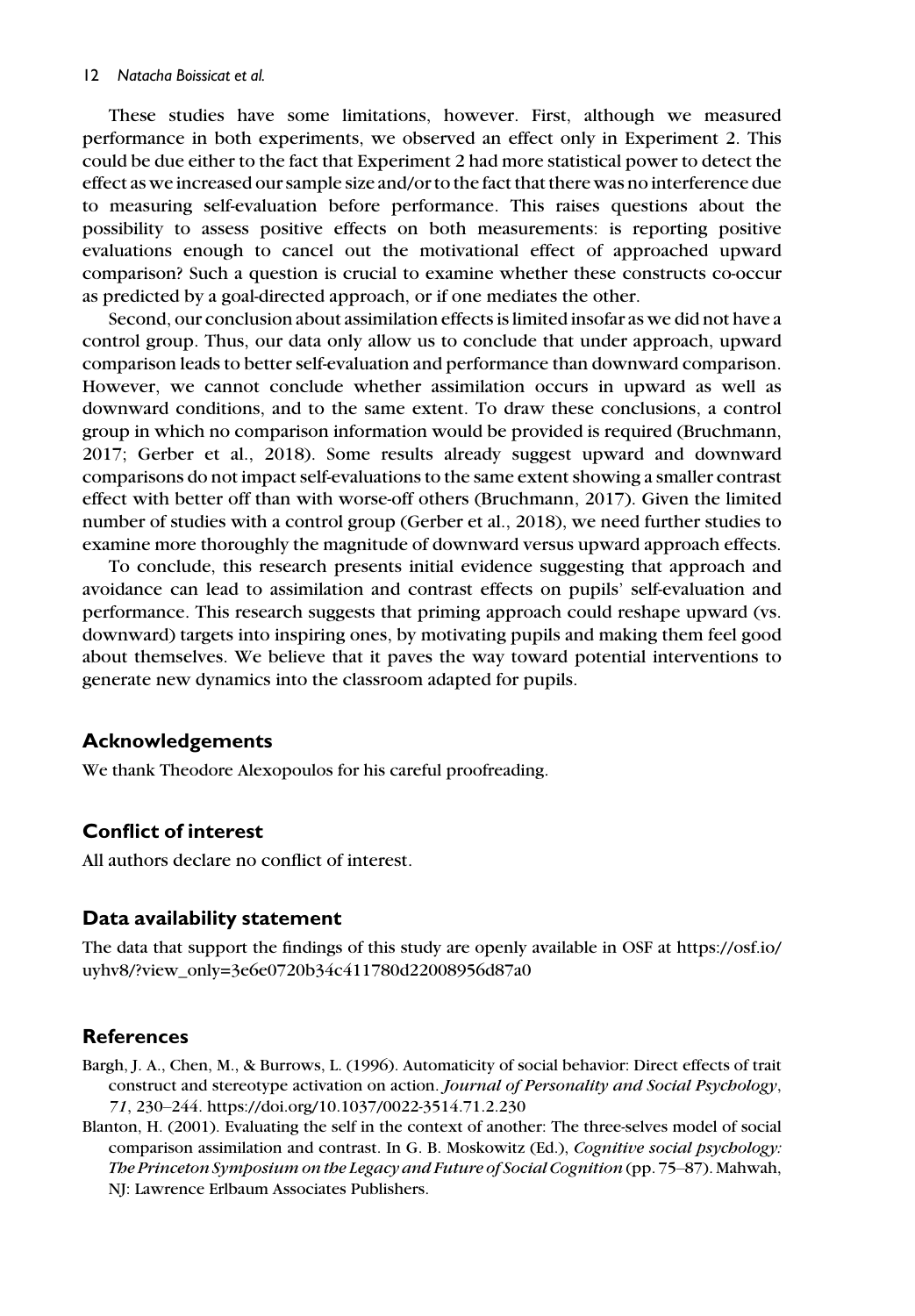- Blanton, H., Gibbons, F. X., Buunk, B. P., & Kuyper, H. (1999). When better-than-others compare upward: Choice of comparison and comparative evaluation as independent predictors of academic performance. Journal of Personality and Social Psychology, 76, 420–430. [https://](https://doi.org/10.1037/1089-2699.11.3.140) [doi.org/10.1037/1089-2699.11.3.140](https://doi.org/10.1037/1089-2699.11.3.140)
- Bless, H., & Schwarz, N. (2010). Mental construal and the emergence of assimilation and contrast effects: The inclusion/exclusion model. In M. P. Zanna (Ed.), Advances in experimental social psychology, Vol. 42 (pp. 319–373). Academic Press. [https://doi.org/10.1016/S0065-2601\(10\)](https://doi.org/10.1016/S0065-2601(10)42006-7) [42006-7](https://doi.org/10.1016/S0065-2601(10)42006-7)
- Boissicat, N., Pansu, P., & Bouffard, T. (2020). Does classroom social comparison bias students' evaluation of their own competence? Social Psychology of Education, 15, 603–614. [https://doi.](https://doi.org/10.1007/s11218-020-09582-y) [org/10.1007/s11218-020-09582-y](https://doi.org/10.1007/s11218-020-09582-y)
- Boissicat, N., Pansu, P., Bouffard, T., & Cottin, F. (2012). Relation between perceived scholastic competence and social comparison mechanisms among elementary school pupils. Social Psychology of Education, 15, 603–614.<https://doi.org/10.1007/s11218-012-9189-z>
- Boldero, J., & Francis, J. (2002). Goals, standards, and the self: Reference values serving different functions. Personality and Social Psychology Review, 6, 232–241. [https://doi.org/10.1207/](https://doi.org/10.1207/S15327957PSPR0603_7) [S15327957PSPR0603\\_7](https://doi.org/10.1207/S15327957PSPR0603_7)
- Brandt, M. J., IJzerman, H., Dijksterhuis, A. P., Farach, F., Geller, J., Giner-Sorolla, R., ... Van 't Veer, A. (2014). The replication recipe: What makes for a convincing replication? Journal of Experimental Social Psychology, 50, 271–224.<https://doi.org/10.2139/ssrn.2283856>
- Bressoux, P., & Pansu, P. (2016). Pupils' self-perceptions: The role of teachers' judgment controlling for big-fish-little-pond-effect. European Journal of Psychology of Education, 31(3), 341–357. <https://doi.org/10.1007/s10212-015-0264-7>
- Bruchmann, K. (2017). Compared to what? The importance of control groups in social comparison research. Basic and Applied Social Psychology, 39(2), 91–100. [https://doi.org/10.1080/](https://doi.org/10.1080/01973533.2017.1281808) [01973533.2017.1281808](https://doi.org/10.1080/01973533.2017.1281808)
- Butera, F., Batruch, A., Autin, F., Mugny, G., Quiamzade, A., & Pulfrey, C. (2021). Teaching as social influence: Empowering teachers to become agents of social change. Social Issues and Policy Review, 15, 323–355.<https://doi.org/10.1111/sipr.12072>
- Butera, F., & Darnon, C. (2017). Competence assessment, social comparison and conflict regulation. In A. Elliot, C. Dweck & D. Yaeger (Eds.), Handbook of Competence and Motivation (2nd Edition: Theory and Application (pp. 192–213). New York, NY: Guilford Press.
- Carver, C. S. (2004). Self-regulation of action and affect. In R. F. Baumeister, & K. D. Vohs (Eds.), Handbook of Self-regulation: Research, Theory, and Applications (pp. 13–39). The Guilford Press.
- Cheng, R. W., & Lam, S. F. (2007). Self-construal and social comparison effects. British Journal of Educational Psychology, 77, 197–211.<https://doi.org/10.1348/000709905X72795>
- Cohen, J. (1992). A power primer. Psychological Bulletin, 112(1), 155–159. [https://doi.org/10.](https://doi.org/10.1037/0033-2909.112.1.155) [1037/0033-2909.112.1.155](https://doi.org/10.1037/0033-2909.112.1.155)
- Colpaert, L, Muller, D, Fayant, M-P, & Butera, F (2015). A mindset of competition versus cooperation moderates the impact of social comparison on self-evaluation. *Frontiers in Psychology*, 6, 1337, <https://doi.org/10.3389/fpsyg.2015.01337>
- Diel, K., & Hofmann, W. (2019). Inspired to perspire: The interplay of social comparison direction and standard extremity in the context of challenging exercising goals. Social Cognition, 37, 247–265.<https://doi.org/10.1521/soco.2019.37.3.247>
- Dijksterhuis, A., & van Knippenberg, A. (1998). The relation between perception and behavior, or how to win a game of Trivial Pursuit. Journal of Personality and Social Psychology, 74, 865– 877.<https://doi.org/10.1037/0022-3514.74.4.865>
- Dijkstra, P., Kuyper, H., Vander Werf, G., Buunk, A. P., & Vander Zee, Y. G. (2008). Social comparison in the classroom: A review. Review of Educational Research, 78, 828–879. [https://](https://doi.org/10.3102/0034654308321210) [doi.org/10.3102/0034654308321210](https://doi.org/10.3102/0034654308321210)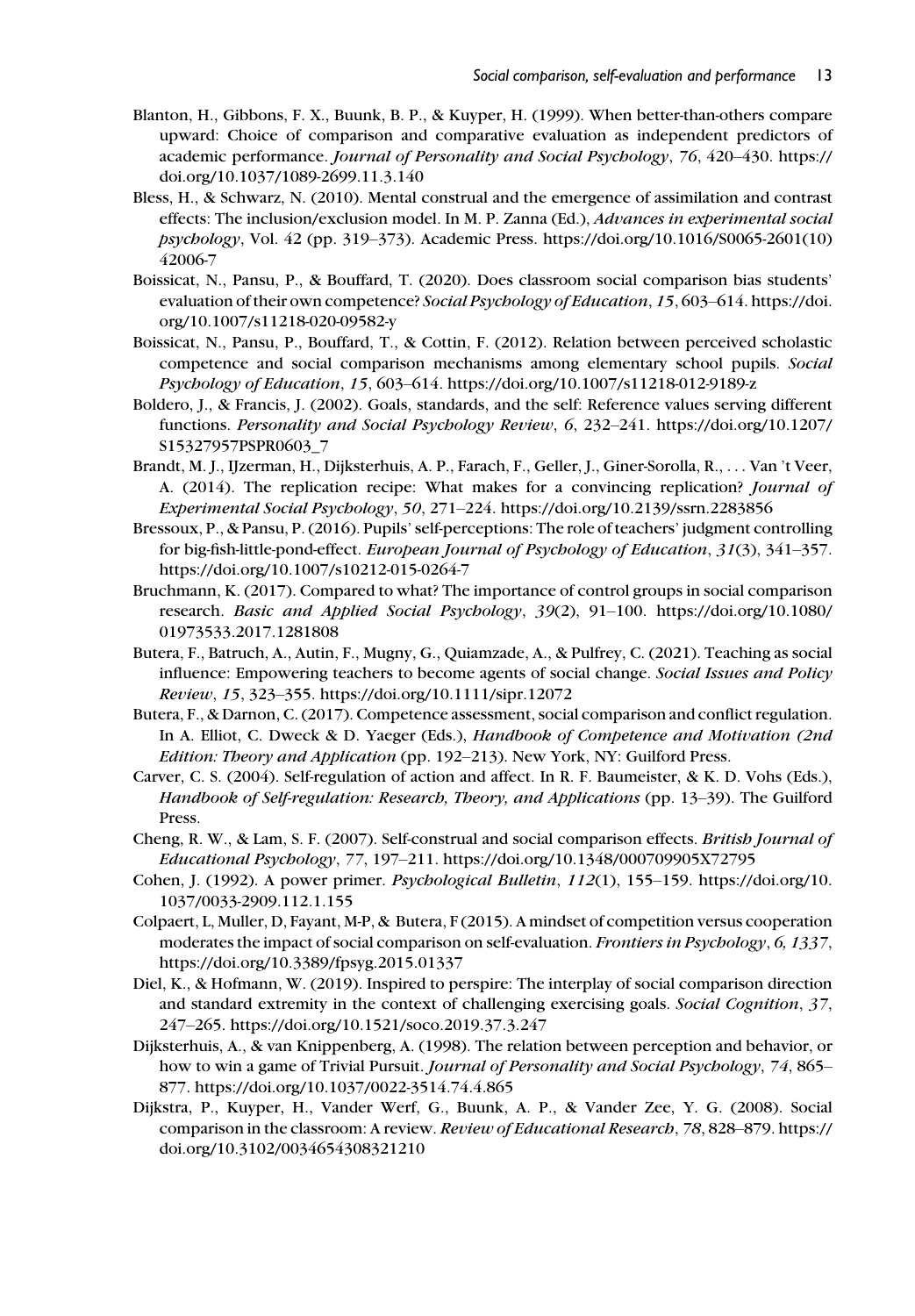- Doyen, S., Klein, O., Pichon, C.-L., & Cleeremans, A. (2012). Behavioral priming: It's all in the mind, but whose mind? PLoS One, 7(1), e29081. [https://doi.org/10.1371/journal.pone.](https://doi.org/10.1371/journal.pone.0029081) [0029081](https://doi.org/10.1371/journal.pone.0029081)
- Fayant, M. P., Muller, D., Nurra, C., Alexopoulos, T., & Palluel-Germain, R. (2011). Moving forward is not only a metaphor: Approach and avoidance lead to self-evaluative assimilation and contrast. Journal of Experimental Social Psychology, 47(1), 241–245. [https://doi.org/10.1016/j.jesp.](https://doi.org/10.1016/j.jesp.2010.07.013) [2010.07.013](https://doi.org/10.1016/j.jesp.2010.07.013)
- Förster, J., Liberman, N., & Friedman, R. (2007). Seven principles of goal activation: A systematic approach to distinguishing goal priming from priming of non-goal constructs. Personality and Social Psychology Review, 11(3), 211–233.<https://doi.org/10.1177/1088868307303029>
- Friedman, R. S., & Förster, J. (2005). The influence of approach and avoidance cues on attentional and flexibilty. Motivation and Emotion, 29(2), 69–81. [https://doi.org/10.1007/s11031-005-](https://doi.org/10.1007/s11031-005-7954-4) [7954-4](https://doi.org/10.1007/s11031-005-7954-4)
- Gerber, J., Wheeler, L., & Suls, J. (2018). A social comparison theory meta-analysis 60+ years on. Psychological Bulletin, 144, 177–197.<https://doi.org/10.1037/bul0000127>
- Greenwald, A. G., Banaji, M. R., & Nosek, B. A. (2015). Statistically small effects of the implicit association test can have societally large effects. Journal of Personality and Social Psychology, 108, 553–561.<https://doi.org/10.1037/pspa0000016>
- Guilbert, D. (1990). Évaluation psychométrique du concept de soi chez l'enfant d'âge scolaire. Master's dissertation: Psychology, Université du Québec à Montréal.
- Harter, S. (1982). The perceived competence scale for pupils. *Child Development*, 53, 87–97. <https://doi.org/10.2307/1129640>
- Herrmann, J. R., Schmidt, I., Kessels, U., & Preckel, F. (2016). Big fish in big ponds: Contrast and assimilation effects on mathematics and verbal self-concepts of students in within-school gifted tracks. British Journal of Educational Psychology, 86, 222–240. [https://doi.org/10.1111/bjep.](https://doi.org/10.1111/bjep.12100) [12100](https://doi.org/10.1111/bjep.12100)
- Higgins, E. T. (1997). Beyond pleasure and pain. American Psychologist, 52, 1280–1300. [https://](https://doi.org/10.1037/0003-066X.52.12.1280) [doi.org/10.1037/0003-066X.52.12.1280](https://doi.org/10.1037/0003-066X.52.12.1280)
- Hoge, R. D., & Coladarci, T. (1989). Teacher-based judgments of academic achievement: A review of literature. Review of Educational Research, 59, 297–313. [https://doi.org/10.3102/](https://doi.org/10.3102/00346543059003297) [00346543059003297](https://doi.org/10.3102/00346543059003297)
- Huguet, P., Dumas, F., Marsh, H. W., Regner, I., Wheeler, L., Suls, J., ... Nezlek, J. (2009). Clarifying the role of social comparison in the Big-Fish-Little-Pond Effect: An integrative study. Journal of Personality and Social Psychology, 97, 156–170.<https://doi.org/10.1037/a0015558>
- Huguet, P., Dumas, F., Monteil, N., & Genestoud, M. (2001). Social comparison choices in the classroom: Further evidence for students' upward comparison tendency and its beneficial impact on performance. European Journal of Social Psychology, 31, 557–578. [https://doi.org/10.1002/](https://doi.org/10.1002/ejsp.81) [ejsp.81](https://doi.org/10.1002/ejsp.81)
- Judd, C. M., McClelland, G. H., & Ryan, C. S. (2009). Data analysis: A model comparison approach (2nd edn). New York, NY: Routledge/Taylor & Francis Group.
- Kemmelmeier, M., & Oyserman, D. (2001). The ups and downs of thinking about a successful other: Self-construals and the consequences of social comparisons. European Journal of Social Psychology, 31, 311–320.<https://doi.org/10.1002/ejsp.47>
- Lockwood, P., Jordan, C. H., & Kunda, Z. (2002). Motivation by positive or negative role models: Regulatory focus determines who will best inspire us. Journal of Personality and Social Psychology, 83, 854–864.<https://doi.org/10.1037/0022-3514.83.4.854>
- Lockwood, P., & Kunda, Z. (1997). Superstars and me: Predicting the impact of role models on the self. Journal of Personality and Social Psychology, 73, 91–103. [https://doi.org/10.1037/0022-](https://doi.org/10.1037/0022-3514.73.1.91) [3514.73.1.91](https://doi.org/10.1037/0022-3514.73.1.91)
- Markus, H., & Nurius, P. (1986). Possible selves. American Psychologist, 41, 954–969. [https://doi.](https://doi.org/10.1037/0003-066X.41.9.954) [org/10.1037/0003-066X.41.9.954](https://doi.org/10.1037/0003-066X.41.9.954)
- Marsh, H. W. (1987). The Big-Fish-Little-pond effect on academic self-concept. Journal of Educational Psychology, 79, 280–295.<https://doi.org/10.1037/0022-0663.79.3.280>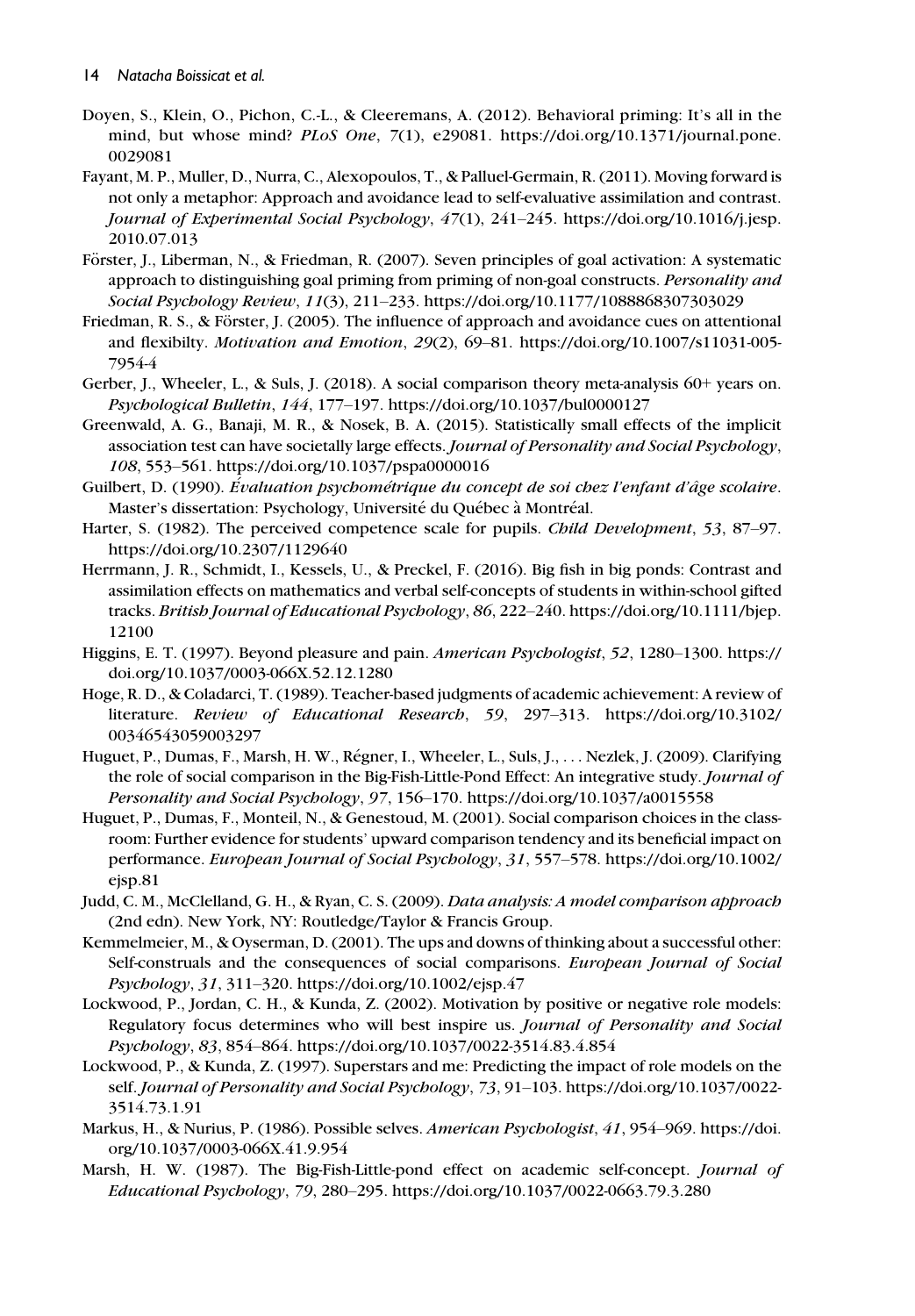- Marsh, H. W. (1991). Multidimensional students' evaluations of teaching effectiveness: A test of alternative higher-order structures. Journal of Educational Psychology, 83, 285–296. [https://](https://doi.org/10.1037/0022-0663.83.2.285) [doi.org/10.1037/0022-0663.83.2.285](https://doi.org/10.1037/0022-0663.83.2.285)
- Marsh, H. W., & Parker, J. W. (1984). Determinants of student self-concept: Is it better to be a relatively large fish in a small pond even if you don't learn to swim as well. Journal of Personality and Social Psychology, 47, 213–231.<https://doi.org/10.1037/0022-3514.47.1.213>
- Marsh, H. W., Trautwein, U., Ludtke, O., & Koller, O. (2008). Social comparison and big-fish-littlepond effects on self-concept and other self-belief constructs: Role of generalized and specific others.Journal of Educational Psychology, 100, 510–524. [https://doi.org/10.1037/0022-0663.](https://doi.org/10.1037/0022-0663.100.3.510) [100.3.510](https://doi.org/10.1037/0022-0663.100.3.510)
- Maxwell, S. E. (2004). The persistence of underpowered studies in psychological research: Causes, consequences, and remedies. Psychological Methods, 9, 147–163. [https://doi.org/10.1037/](https://doi.org/10.1037/1082-989X.9.2.147) [1082-989X.9.2.147](https://doi.org/10.1037/1082-989X.9.2.147)
- Meece, J. L., Anderman, E. M., & Anderman, L. H. (2006). Classroom goal structure, student motivation, and academic achievement. Annual Review of Psychology, 57, 487-503. [https://](https://doi.org/10.1146/annurev.psych.56.091103.070258) [doi.org/10.1146/annurev.psych.56.091103.070258](https://doi.org/10.1146/annurev.psych.56.091103.070258)
- Morse, S., & Gergen, K. (1970). Social comparison, self-consistency, and the concept of the self. Journal of Personality and Social Psychology, 16, 148–156. [https://doi.org/10.1037/](https://doi.org/10.1037/h0029862) [h0029862](https://doi.org/10.1037/h0029862)
- Muller, D., & Fayant, M.-P. (2010). On being exposed to superior others: Consequences of selfthreatening upward social comparisons. Social and Personality Psychology Compass, 4, 621– 634.<https://doi.org/10.1111/j.1751-9004.2010.00279.x>
- Mussweiler, T. (2001). 'Seek and ye shall find': Antecedents of assimilation and contrast in social comparison. European Journal of Social Psychology, 31, 499–509. [https://doi.org/10.1002/](https://doi.org/10.1002/ejsp.75) [ejsp.75](https://doi.org/10.1002/ejsp.75)
- Mussweiler, T. (2003). Comparison processes in social judgment: Mechanisms and consequences. Psychological Review, 110, 472–489.<https://doi.org/10.1037/0033-295X.110.3.472>
- Nussinson, R., Seibt, B., Häfner, M., & Strack, F. (2010). Come a bit closer: Approach motor actions lead to feeling similar and behavioral assimilation. Social Cognition, 28(1), 40–58. [https://doi.](https://doi.org/10.1521/soco.2010.28.1.40) [org/10.1521/soco.2010.28.1.40](https://doi.org/10.1521/soco.2010.28.1.40)
- O'Donnell, M., Nelson, L. D. et al (2018). Registered replication report Dijksterhuis & van Knippenberg (1998). Perspectives on Psychological Science, 13(2), 1–27. [https://doi.org/10.](https://doi.org/10.1177/1745691618755704) [1177/1745691618755704](https://doi.org/10.1177/1745691618755704)
- Oyserman, D., Gant, L., & Ager, J. (1995). A socially contextualized model of African American identity: Possible selves and school persistence. Journal of Personality and Social Psychology, 69, 1216–1232.<https://doi.org/10.1037/0022-3514.69.6.1216>
- Rijsman, J. B. (1974). Factors in social comparison of performance influencing actual performance. European Journal of Social Psychology, 4, 279–311.<https://doi.org/10.1002/ejsp.2420040303>
- Seaton, M., Marsh, H., Dumas, F., Huguet, P., Monteil, J.-M., Regner, I., ... Wheeler, L. (2008). In search of the big fish: Investigating the coexistence of the big-fish-little-pond effect with the positive effects of upward comparisons. British Journal of Social Psychology, 47, 73–103. <https://doi.org/10.1348/014466607X202309>
- Seta, J. J. (1982). The impact of comparison processes on coactors' task performance. Journal of Personality and Social Psychology, 42, 281–291.<https://doi.org/10.1037/0022-3514.42.2.281>
- Südkamp, A., Kaiser, J., & Möller, J. (2012). Accuracy of teachers' judgments of students' academic achievement: A meta-analysis. Journal of Educational Psychology, 104, 743–762. [https://doi.](https://doi.org/10.1037/a0027627) [org/10.1037/a0027627](https://doi.org/10.1037/a0027627)
- Suls, J., & Wheeler, L. (2007). Psychological magnetism: A brief history of assimilation and contrast in psychology. In D. A. Stapel & J. Suls (Eds.), Assimilation and contrast in social psychology (pp. 9–44). New York, NY: Psychology Press.
- Taylor, S. E., & Lobel, M. (1989). Social comparison activity under threat: Downward evaluation and upward contacts. Psychological Review, 96, 569–575. [https://doi.org/10.1037/0033-295X.96.](https://doi.org/10.1037/0033-295X.96.4.569) [4.569](https://doi.org/10.1037/0033-295X.96.4.569)